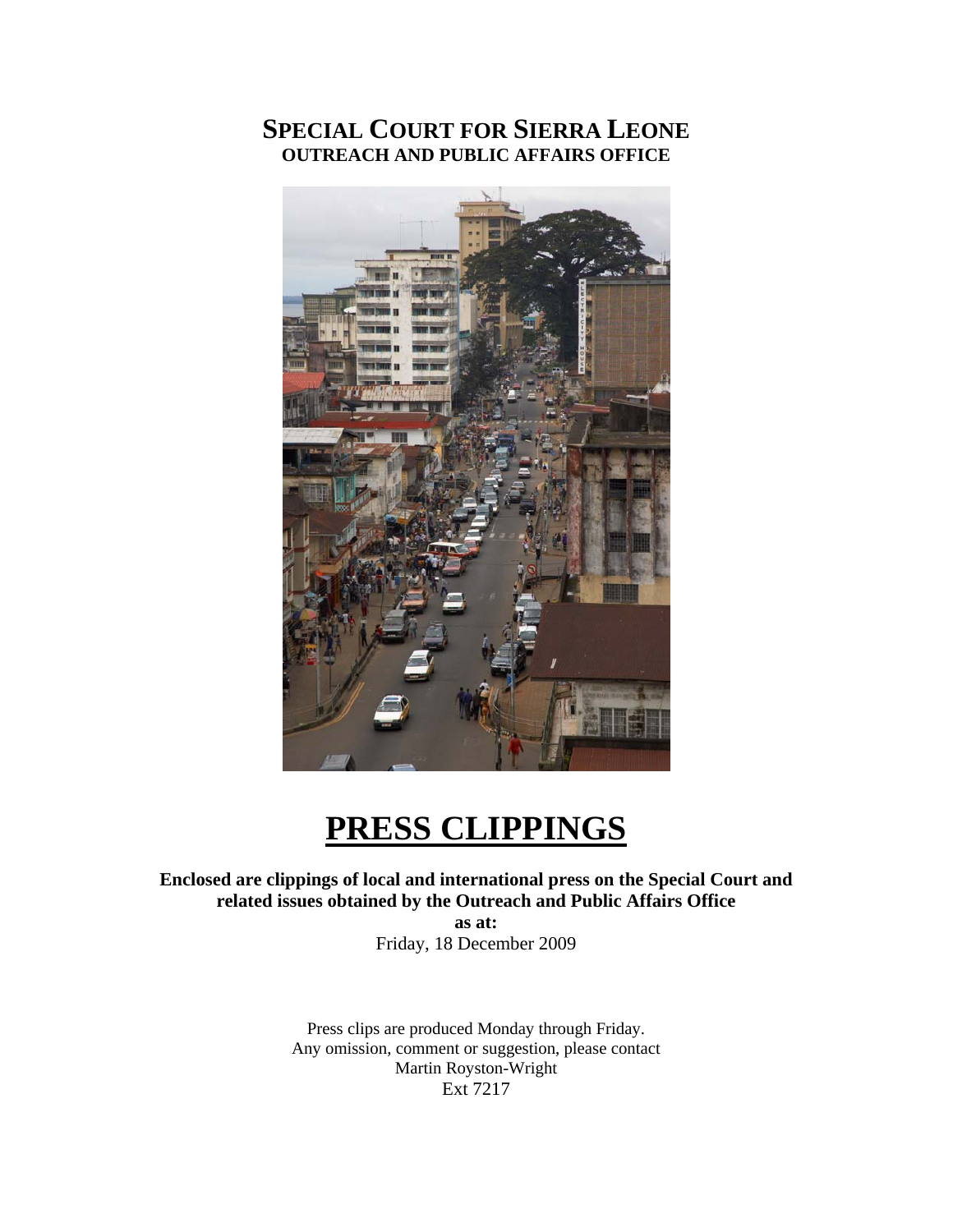| <b>Local News</b>                                                                                                       |                     |
|-------------------------------------------------------------------------------------------------------------------------|---------------------|
| The Special Court: So who bears the Greatest Responsibility? / The Torchlight<br>Guinea Shooter in Town / The Exclusive | Pages 3-4<br>Page 5 |
| <b>International News</b>                                                                                               |                     |
| UN Council Exempts Liberia Govt From Arms Embargo / Reuters                                                             | Page 6              |
| UNMIL Public Information Office Media Summary / UNMIL                                                                   | Pages $7-10$        |
| Iturians Question ICC President / Radio Netherlands Worldwide                                                           | Pages 11-12         |
| Rwanda Tribunal's Acquitted in Limbo / Agence France Presse                                                             | Pages 13-14         |
| Cambodia Tribunal Files Genocide Charges in Khmer Rouge Trial / Reuters                                                 | Page 15             |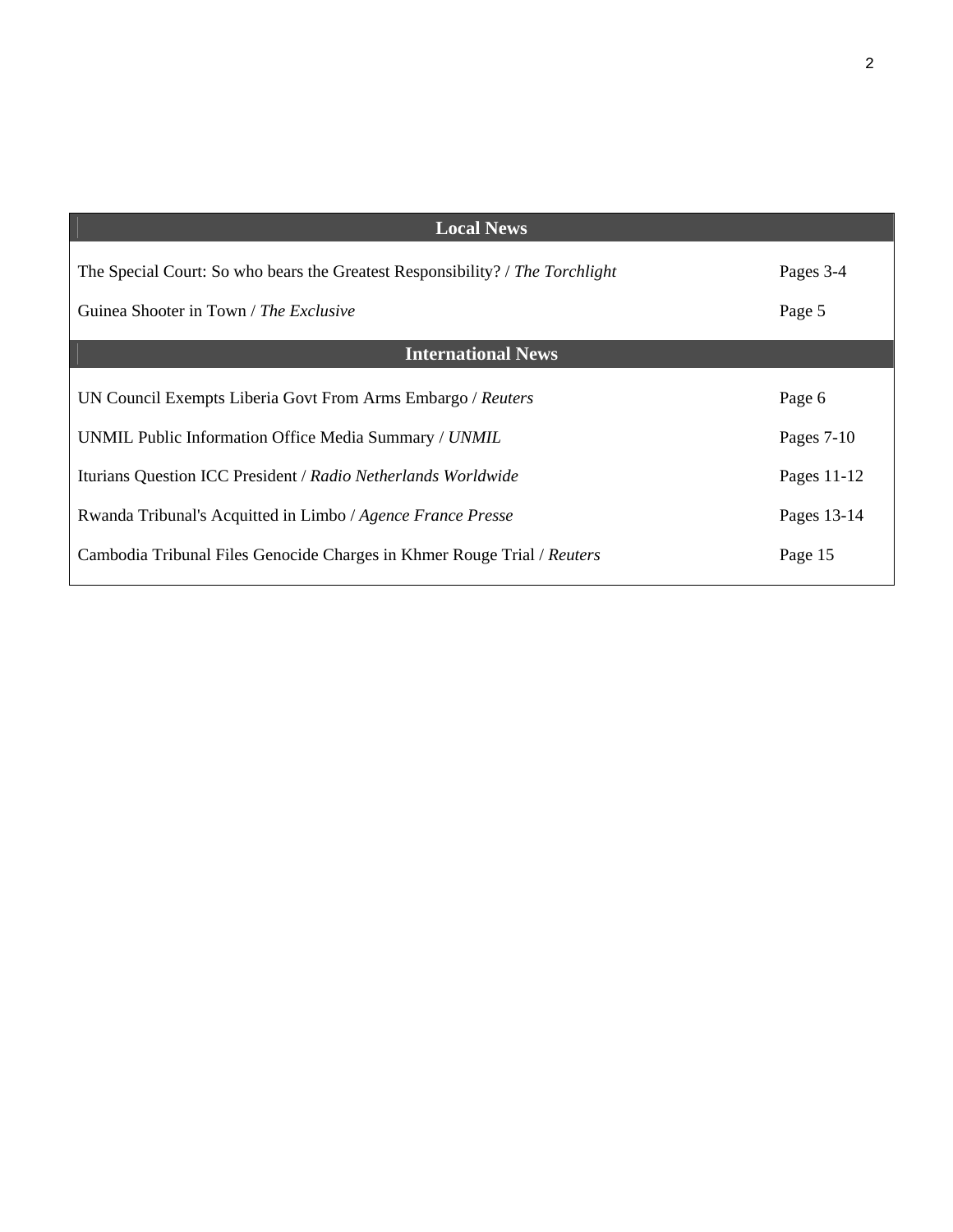### The Torchlight Online Friday, 18 December 2009

#### **The Special Court: So who bears the Greatest Responsibility?**

Written by Administrator

By Lans Gberie

I return to my favourite court…

This month's edition of New African, a magazine for which I write, carried an enthusiastic report about the International Criminal Court's (ICC) Chief Prosecutor, Luis Moreno-Ocampo's visit to Kenya, where he promised to open investigations into electoral violence in that country a couple of years ago, which could lead to ICC prosecutions. I have always found the debate about the ICC's focus on Africa rather sterile; I support the targeting of the horrible African tyrants and warlords over and above tyrants in other continents, full stop. But I think that Moreno-Ocampo's Kenyan step, entirely pushed by the Obama administration, should be opposed, not only because it would amount to a decisive intervention into Kenya's electoral process – it almost certainly will lead to the disqualification, by a non-Kenyan judicial institution, of key politicians in Kenya – but also because by expanding the ICC's frontiers of anxiety so irresponsibly, Ocampo will finally succeed in killing all enthusiasm for it. Kenyans who have gone all misty-eyed about the prospect of such prosecutions should follow carefully the expensive charade that has passed for international prosecution in Sierra Leone.

 The Court was set up, as everyone knows, to try those judged to bear the "greatest responsibility" for the 'rebel' war in Sierra Leone, which killed some 70,000 people or more. It took far longer than expected, and spent far money that originally budgeted, but it did finalise judgment on eight people it has been trying. I recently buried myself into the thousands of pages of documents and, alas, found a great deal that I knew already but did not find much of what I was looking for. For a start, the fetish phrase, "greatest responsibility", is absent. Well, you may say, there still remains the trial of Charles Taylor, Liberia's former President, said to have been the Godfather of the RUF. But in his trial, as in those of the eight Sierra Leoneans already convicted, the court is not stressing this talismanic notion, for it implies that politics may after-all have been an issue. Instead, the proceedings of the court and its judgments have stressed another very problematic catch-all refrain: 'joint criminal enterprise.' This clumsy linguistic contrivance – which has its provenance in, among others, the World Bank's (influenced by Paul Collier) view that wars in poor countries are driven by desires for criminal economic gain rather than politics – has been clearly meant to de-legitimize leaders of violent groups, depoliticising their actions by labelling it criminal and dismissing any political pretence. This approach was initially tried in the CDF trials but its absurdity was so obvious to the judges that it had to be abandoned, and focus was then made on recruitment of child soldiers and other related acts. In the trials of the RUF and AFRC members, however, 'joint criminality' was evoked over and over, sometimes in contradictory ways. The joint or consolidated indictments are sobering.

The RUF accused, Issa Hassan Sesay, Morris Kallon and Augustine Gbao; and the AFRC accused Alex Tamba Brima, Brima Bazzy Kamara and Santigie Borbor Kanu "shared a common plan, purpose or design (joint criminal enterprise) which was to take any actions necessary to gain and exercise political power and control over the territory of Sierra Leone, in particular the diamond mining areas. The natural resources of Sierra Leone, in particular the diamonds, were to be provided to persons outside Sierra Leone in return for assistance in carrying out the joint criminal enterprise." The joint criminal enterprise, the indictment read, "included gaining and exercising control over the population of Sierra Leone in order to prevent or minimize resistance to their geographic control, and to use members of the population to provide support to the members of the joint criminal enterprise. The crimes alleged in this Indictment, including unlawful killings, abductions, forced labour, physical and sexual violence, use of child soldiers, looting and burning of civilian structures, were either actions within the joint criminal enterprise or were a reasonably foreseeable consequence of the joint criminal enterprise."

The proceedings in the RUF trials ran from 5 July 2004 to 24 June 2008, with 85 prosecution witnesses appearing. The case file ran to 32,096 pages, excluding the transcripts recorded of the proceedings of the 308 days of trial.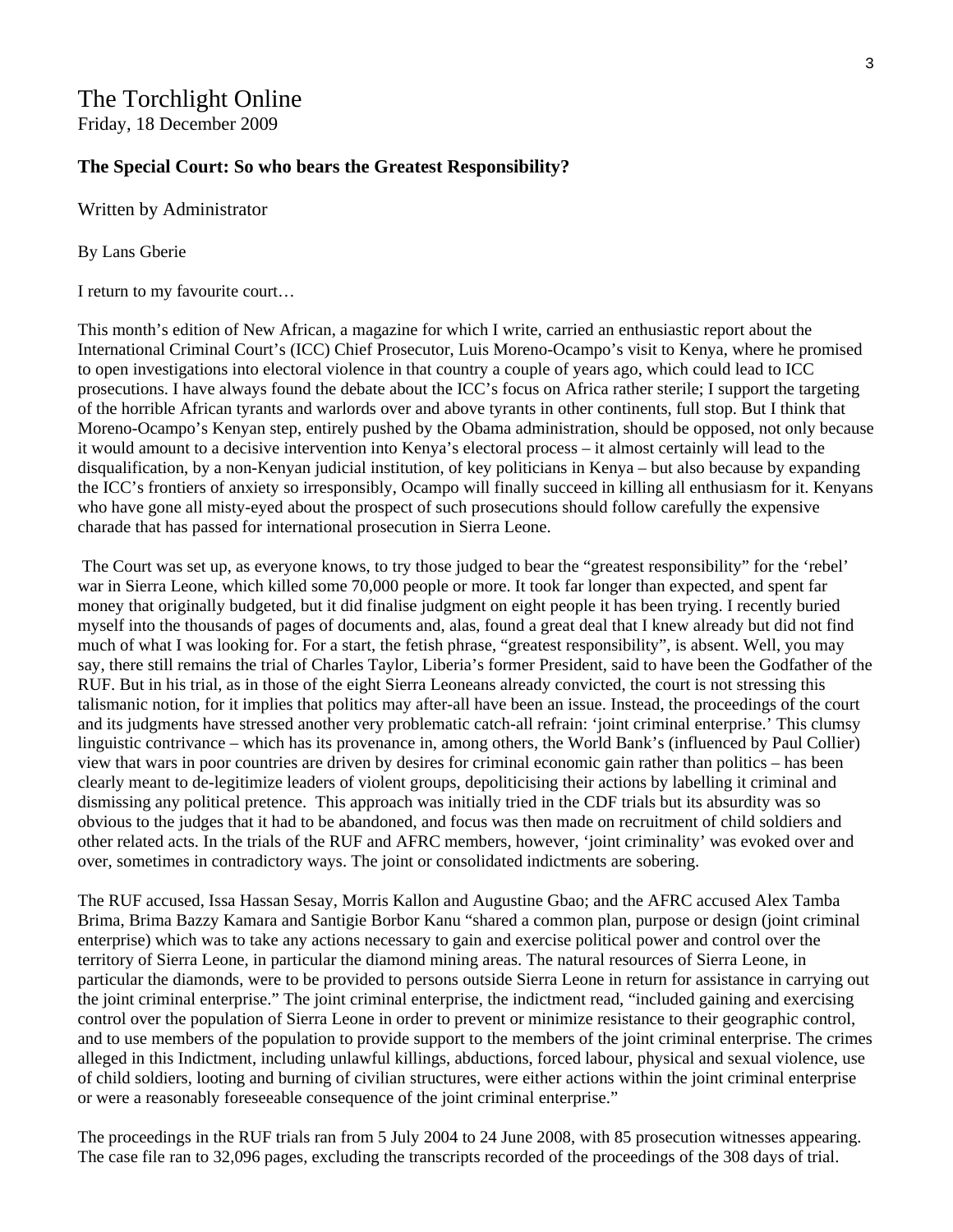In the judgment, Issa Sesay, who was recruited when a teenage street-side vendor of cheap goods in Abidjan, Ivory Coast, in the early stages of the war, but who was then made by the UN (after the arrest of Sankoh) to become the RUF's "Interim Leader", was found to have "significantly contributed to the joint criminal enterprise through his membership and participation in Supreme Council and his attendance at its meetings; through his position and authority within the RUF; his personal acts against suspected collaborators; his engagement in and planning of diamond mining in Kenema District; and other conduct that ensured the personnel and fundraising of the AFRC/RUF alliance." He was convicted. When I first met Sesay in 1996, during the first peace talks, he was a shy young man acting as bodyguard to Foday Sankoh. Morris Kallon, virtually unknown throughout the war, was also unanimously found guilty of the same offences.

Difficulty arose with respect to Augustine Gbao. I had met Gbao several times during the disarmament process in 2000-2001. An elderly former police officer who was recruited into the RUF when his post was overran by the RUF, Gbao is teetotal, though a British officer had written that he saw him drunk assaulting UN troops (this account probably influenced Gbao's indictment). The majority of the judges, with Canadian Judge Pierre Boutet dissenting, found that Gbao "in his role as ideology trainer for the RUF fighters significantly contributed to the [Joint Criminal Enterprise], as the leadership of the RUF relied on the RUF ideology to ensure and to enforce the discipline and obedience of its forces to the RUF hierarchy and its orders, this being a factor which contributed to the furtherance of the Joint Criminal Enterprise." Now ponder this for a moment: the RUF was guided by ideology, in other words, politics played a role, after-all. The judges argued "holding a revolutionary idea or an ideology to change a system, as the RUF and Gbao did in this case, does not, per se, amount to or constitute a crime. However, the Majority is of the opinion that where the evidence establishes that there is a criminal nexus between such an ideology and the crimes that have been committed and charged, and that the ideology contributed to, motivated or encouraged their commission, the perpetrators, including Gbao the Ideologist, should be held criminally accountable under the rubric of a joint criminal enterprise for the crimes so alleged in the Indictment." This obviously tortuous sentence cannot shield the fact that by stressing the RUF's ideology, the court undermined its own argument which sought to depoliticise the war and depict it as purely criminal.

The court also ruled that the joining of the AFRC with the RUF after the coup of 1997 constituted Joint Criminal Enterprise and that this "continued to exist for a period of time during which AFRC and RUF forces had control over" the diamond district of Kono. In the process, the joint forces committed crimes, including the killing of civilians, rape, sexual slavery, forced marriages and looting and burning of property. There was a significant disagreement among the judges about when this 'joint criminality' ended – was it before or after the January 1999 attacks on Freetown? – but all six accused were found guilty and sentenced to long jail terms. They are now in jail in Rwanda.

Perhaps the verdict in the ongoing Taylor trial will make a difference, but the conclusion to be drawn from all the other trials relating to the war in Sierra Leone is unavoidable: by netting only minor figures during the war, victim satisfaction remains moot; and by so doing completely restricting its inquiry to 'joint criminality', the court constrained itself to a very limited timeframe, thus failing to account for the bigger picture of the war, and therefore contributed very little to the historical record. In the final analysis, the judgments so far read like a rather copious and uneasy footnote to the definitive TRC report of 2004.EXTRACT: Perhaps the verdict in the ongoing Taylor trial will make a difference, but the conclusion to be drawn from all the other trials relating to the war in Sierra Leone is unavoidable: by netting only minor figures during the war, victim satisfaction remains moot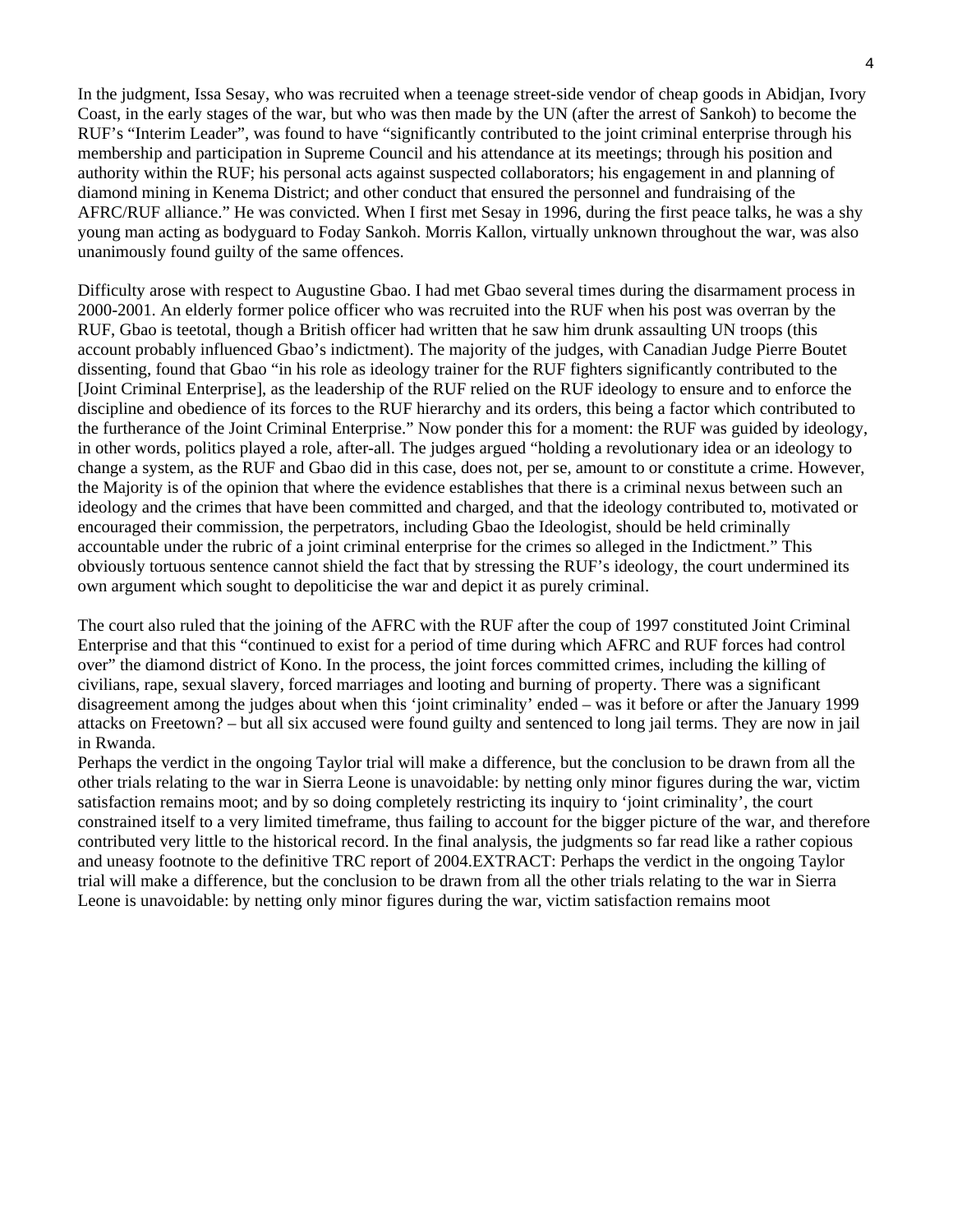The Exclusive Friday, 18 December 2009



eader, Capt. Dadis Camara is in Freetown: The Exclusive has been reliably informed.

His current location in town and his mission here has not been confirmed but if information reaching this press is anything to by, his purpose of coming to Sierra Leone is to. among other things, wait for the proposed **ECOMOG** troop which is expected to base in the country for the Guinea mission.

It could be recalled that there was blood letting in the Stadium of Guinea's capital city,

defenceless civilians protested against the Junta leader's pronouncement that he was going to contest the Presidential election of the country. That event saw the indiscriminate killing of some 150 defenceless civilians, more than a thousand injured and many women raped.

Lt. Diakite was held responsible for such an inhuman act as he was accused of leading and ordering the gunmen.

Bitter over such an allegation, he reportedly pulled his trigger at the Junta Leader who in

rious injury and was flown to Morocco for medical attention.

The situation since. had become volatile hence the call for the intervention of the regional Peacekeeping Force-ECOMOC.

Diakite's visit to Sierra Leone and the proposed ECOMOG base in the country has been received with mixed feelings by members of the public as according to many, it has some security implications and ramifications.

Also read this story on www.exclusivepress.net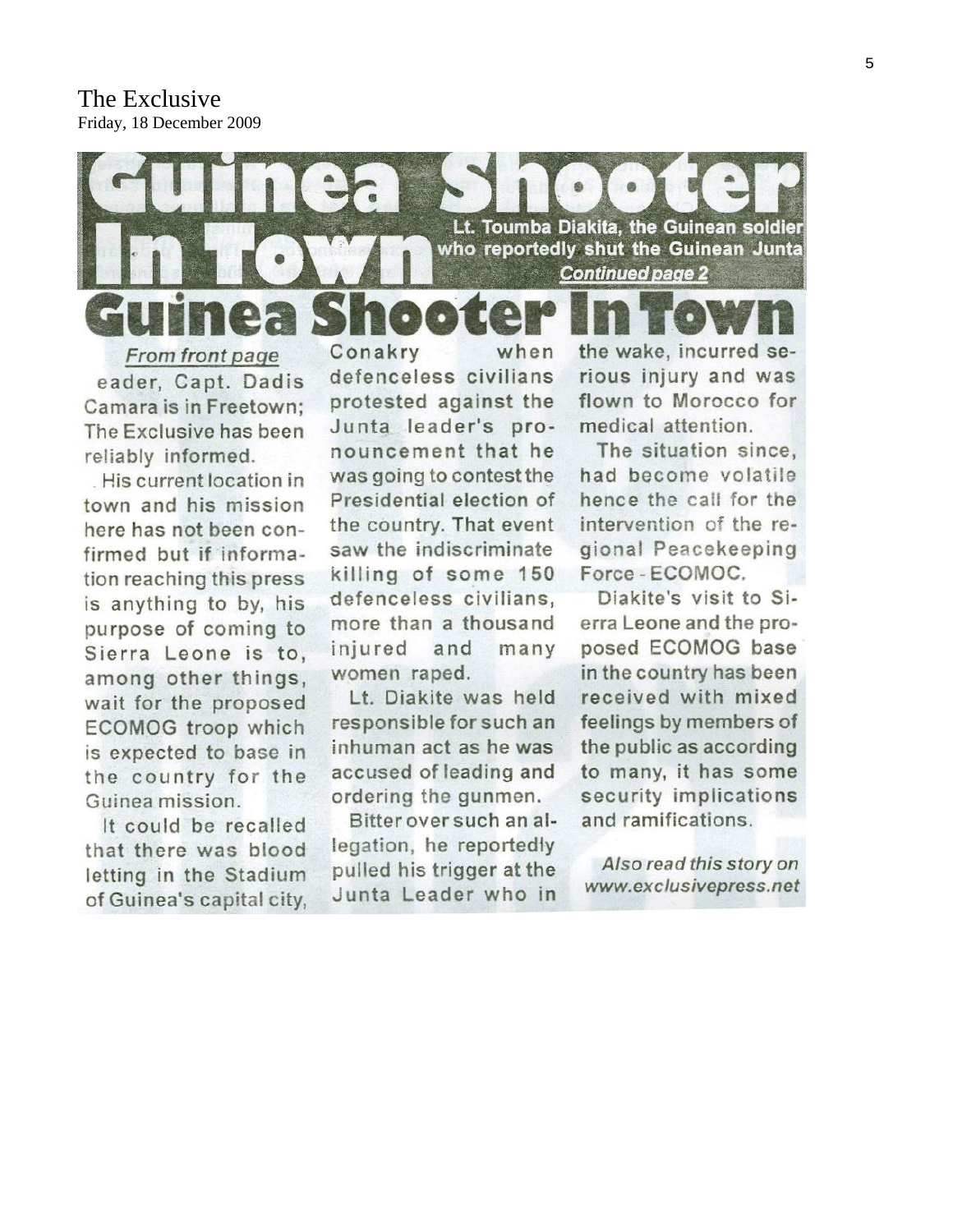### Reuters Friday, 18 December 2009

### **UN council exempts Liberia govt from arms embargo**



UNITED NATIONS (Reuters) - The U.N. Security Council on Thursday exempted the government of Liberia from an arms embargo slapped on the West African country six years ago in the wake of a ruinous civil war.

A unanimous council resolution renewed the embargo on everyone else in Liberia except for the 10,000-strong U.N. peacekeeping force there, but said it would not apply to the government for an experimental 12-month period.

It asked a panel of U.N. experts to assess the impact of the decision, "specifically the effect on the stability and security of Liberia."

Liberia, scene of a 1989-2003 civil war from which it has not fully recovered, has a small fledgling army that has been under training by U.S. troops. Hitherto, only limited amounts of arms have been allowed into Liberia, mainly for training.

The council said a U.N. sanctions committee must be notified in advance of any arms shipments to Liberia and demanded that President Ellen Johnson-Sirleaf's government mark the weapons and keep a registry of them.

Liberia's former president, Charles Taylor, is currently on trial at a U.N.-backed court in The Hague for war crimes in neighboring Sierra Leone, where a 1991-2002 civil war was intertwined with that in Liberia.

The council noted "with serious concern" a finding by the expert panel that little progress was being made in imposing a U.N. freeze on assets owned or controlled by Taylor, his family and associates. It demanded that Liberia's government "make all necessary efforts to fulfill its obligations."

The council also called on Monrovia to redouble efforts to impose controls on trade in socalled "blood diamonds" required by the diamond industry's Kimberley Process, a certification scheme set up in 2003.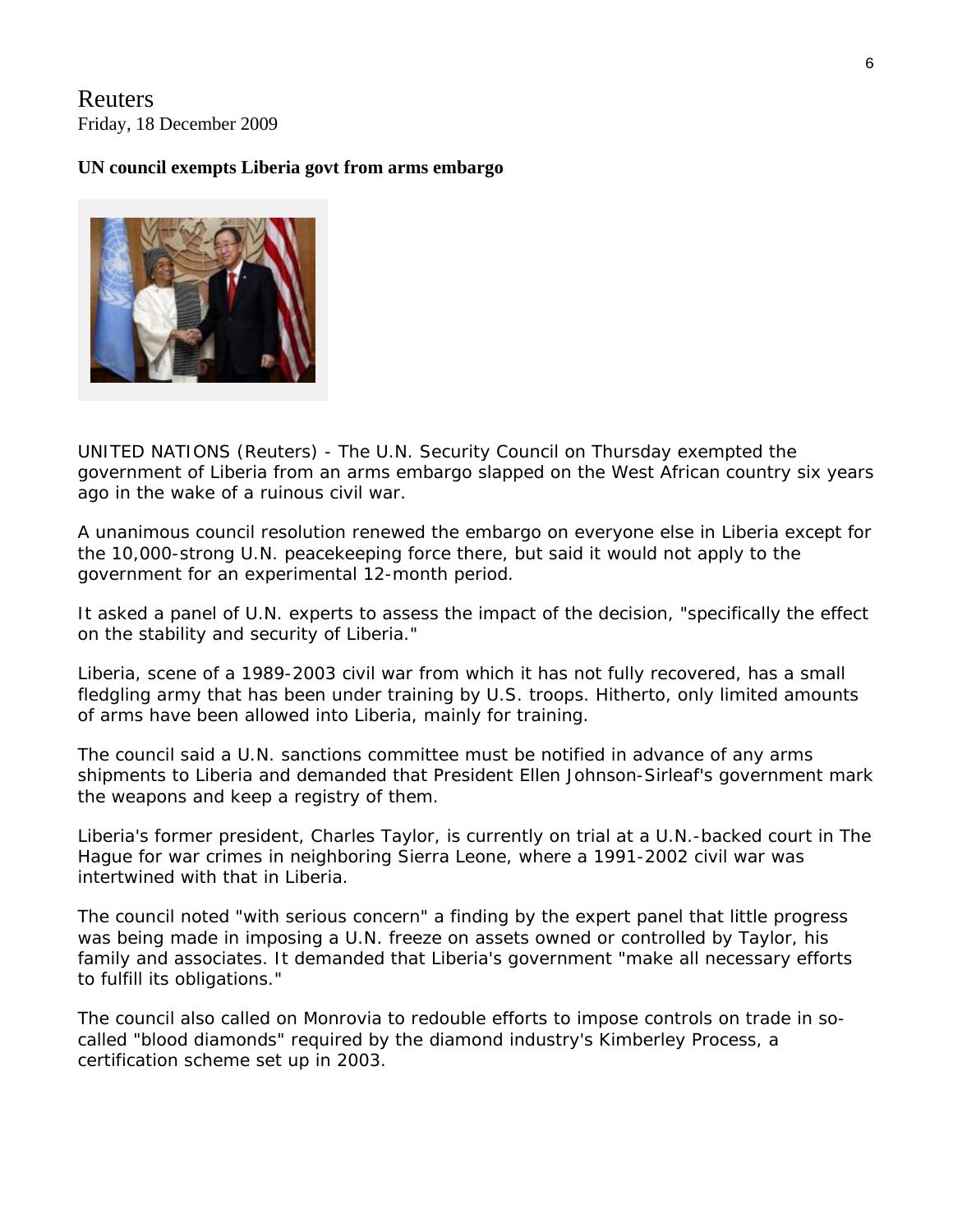

United Nations Mission in Liberia (UNMIL)

### **UNMIL Public Information Office Media Summary 17 December 2009**

*[The media summaries and press clips do not necessarily represent the views of UNMIL.]* 

# **International Clips on Liberia Liberian publisher faces criminal charges**

December 17 2009 at 01:20AM

Monrovia - Liberian police have arrested a publisher and a printer after they published claims that President Ellen Johnson-Sirleaf's government supplied arms to dissident forces in neighbouring Guinea, several sources said on Wednesday. Syrenius Cephus, publisher of the West African country's Plain Truth daily, "was arrested on Monday by the National Security Agency", a presidency source told reporters. Michael Makinde, whose company prints the paper, was arrested on Saturday, media rights group Reporters Without Borders said, in a statement calling for the men's release. Makinde was charged with publishing information involving state security and with "criminal facilitation", the rights group said.

"If the report that appeared in Plain Truth is baseless and defamatory, we think the authorities should be able to demonstrate it without having to arrest those responsible," said Reporters Without Borders. It said the only source cited in the December 9 article was an unidentified member of the Guinean military government. The presidency dismissed the allegations that Sirleaf was seeking to overthrow the one-year-old Guinea junta as a "collection of lies".

Sapa-AFP

### **International Clips on West Africa**

### **Guinea**

## **ECOWAS better placed for Guinea peacekeeping: UN official**

PARIS, Dec 17, 2009 (AFP) - The Economic Community of West African States (ECOWAS) would be the best choice if any foreign peacekeeping force is to be sent to troubled Guinea, a senior UN official said Thursday. "It is not the (United Nations') Secretariat who decides on the sending of a peacekeeping operation, it's the Security Council," France's Alain Le Roy told the French parliamentary foreign affairs committee. "To my knowledge, the Security Council is not for the moment considering this this idea," he added. Le Roy is the head of the UN's peacekeeping operations. "It seems to me -- and this is a personal opinion -- that in the first place, in Guinea... ECOWAS' African force of 6,500 men could intervene," he said. "They are the forces who could intervene most quickly in Guinea because they are close by," said Le Roy. On Monday, Guinea's military junta rejected the idea of foreign troops, which the international community there wanted to protect civilians from violence in the West African country.

### **Cote d'Ivoire**

### **Oil trader, BBC settle case**

December 17, 2009 10:02 AM ET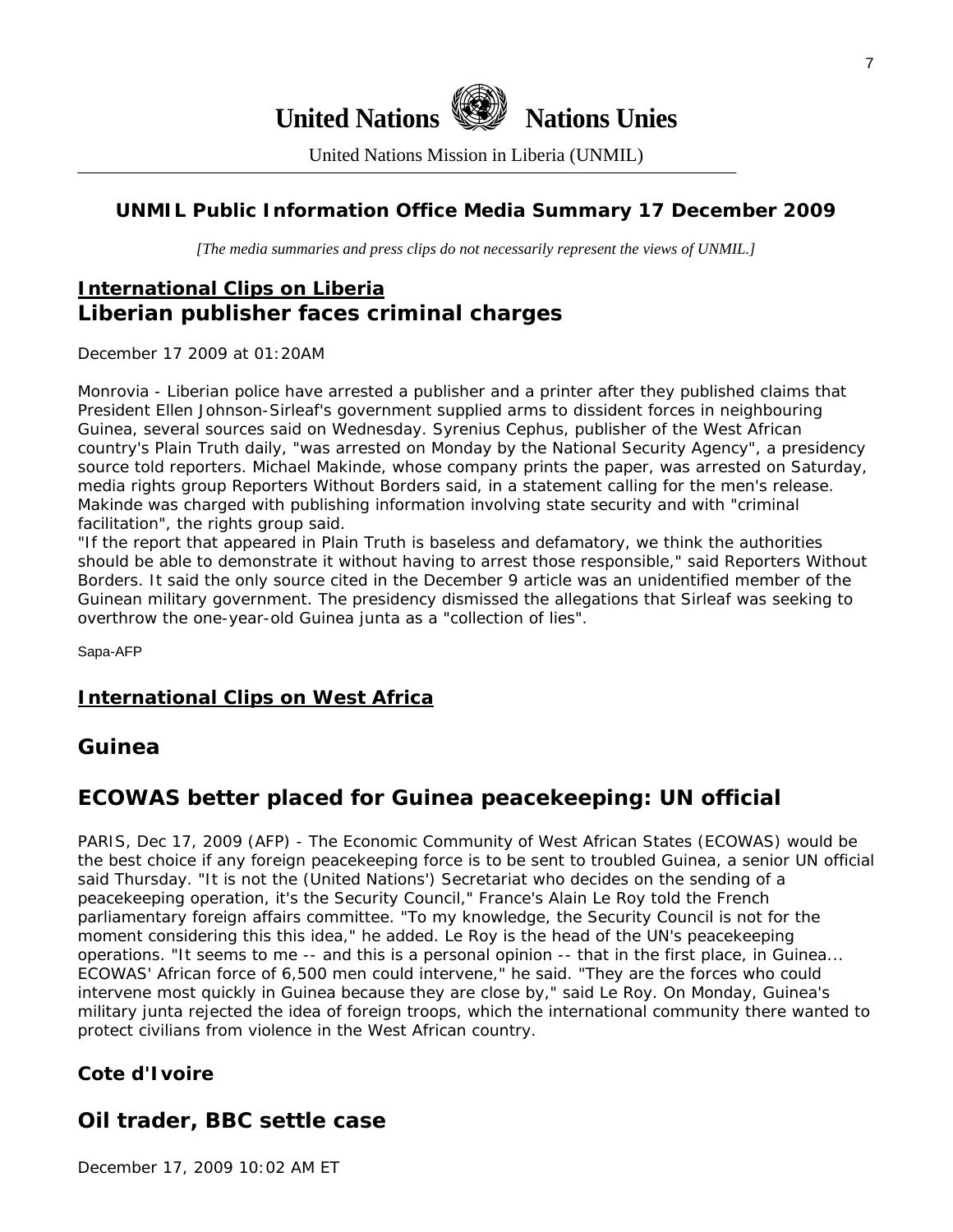(AP) - Oil trading company Trafigura Beheer BV and the BBC said Thursday they have agreed to settle a libel case over the broadcaster's allegations that Trafigura caused deaths and serious injuries in a West African nation by dumping toxic waste there. Several thousand people sought medical treatment after a tanker chartered by Trafigura unloaded the waste at several sites around the Ivory Coast's main city, Abidjan, in August 2006. Trafigura has always denied legal liability for the incident and has said the waste was dumped by a local company it had employed to discharge the waste. It has also said that the waste could have caused "low level flulike symptoms and anxiety," but denied it could have caused more serious illnesses."Faced with such grave yet wholly false allegations, Trafigura was left with no alternative but to commence libel proceedings," the Trafigura statement said. The BBC said in a statement that experts in the case "were not able to establish a link between the waste and serious long-term consequences including deaths."However, the BBC also pointed in its statement to a U.N. report that that there was strong prima-facie evidence linking the waste to a number of deaths.

#### **Local Media – Newspaper**

**Newspaper Publisher, Printing Press Manager Charged with Criminal Libel, Sedition**  (New Republic, The Inquirer, The Monitor, The News, The Analyst)

- The Publisher of the Plain Truth newspaper and the Manager of the SEAMARCO Printing Press have been charged with criminal libel against the President of Liberia, sedition and criminal malevolence.
- The two, Attorney Syrenius Cephus of the Plain Truth and Mr. Michael Mankinde of SEAMARCO were jointly charged in connection with a Plain Truth publication which suggested that Guinean military intelligence have accused the Liberian Government of supplying dissidents in that country arms and ammunition.
- Yesterday, the Press Union of Liberia (PUL) said it did not wish to discuss the merit and demerit of the story because it borders on national security but called for the release of Mr. Makinde while challenging Government to charge the Publisher of the Plain Truth newspaper.
- The international media advocacy group, Reporters with Borders have also called on Government to release the two media managers saying the authorities should be able to demonstrate the baseless and defamatory nature of the story without having to arrest those responsible.

#### **State-Owned University of Liberia Targets Major Reforms**

(New Vision, The Inquirer, National Chronicle, New Democrat, Daily Observer, Heritage)

- Speaking at the 88<sup>th</sup> Commencement Convocation of the University of Liberia, the President of the state-owned University, Dr. Emmet Dennis announced major reforms including the adjustment of tuition fees and the review of the curriculum among other reforms.
- Dr. Dennis said the adjustments were intended to improve conditions at the UL and bring the institution on par with other international universities.
- Also addressing the convocation ceremony, the Commencement Speaker, Ambassador David Straz challenged the graduates to take responsibility in rebuilding Liberia.
- Ambassador Straz said Liberia having emerged from civil conflict needs college graduates to speed up its reconstruction process
- The Visitor to the University, President Ellen Johnson Sirleaf in remarks said the Liberia desperately needed professionals who will push forward the country's development agenda. Over 1,500 students received degrees in various disciplines.

#### **Deputy National Security Minister, Medical Doctor Testify In Angel Togbah Murder Case**  (New Democrat, Daily Observer, The News, National Chronicle)

- Taking the stand in the Angel Togbah murder case yesterday, the second state witness, Dr. Wilhelmina Jallah, who performed the first examination on the deceased said bruises on the neck and genital of the 13-year old, suggested there was "foul play".
- Another state witness, Deputy National Security Minister, Peter Zayzay also informed the court that the deceased was strangled contrary to reports that she hanged herself.
- However, the guardians of little Angel, Hans Williams and his fiancée, Mardea Paykue have consistently linked her death to suicide, claiming she was found dead in November 2007, hanging from a rope in their bathroom.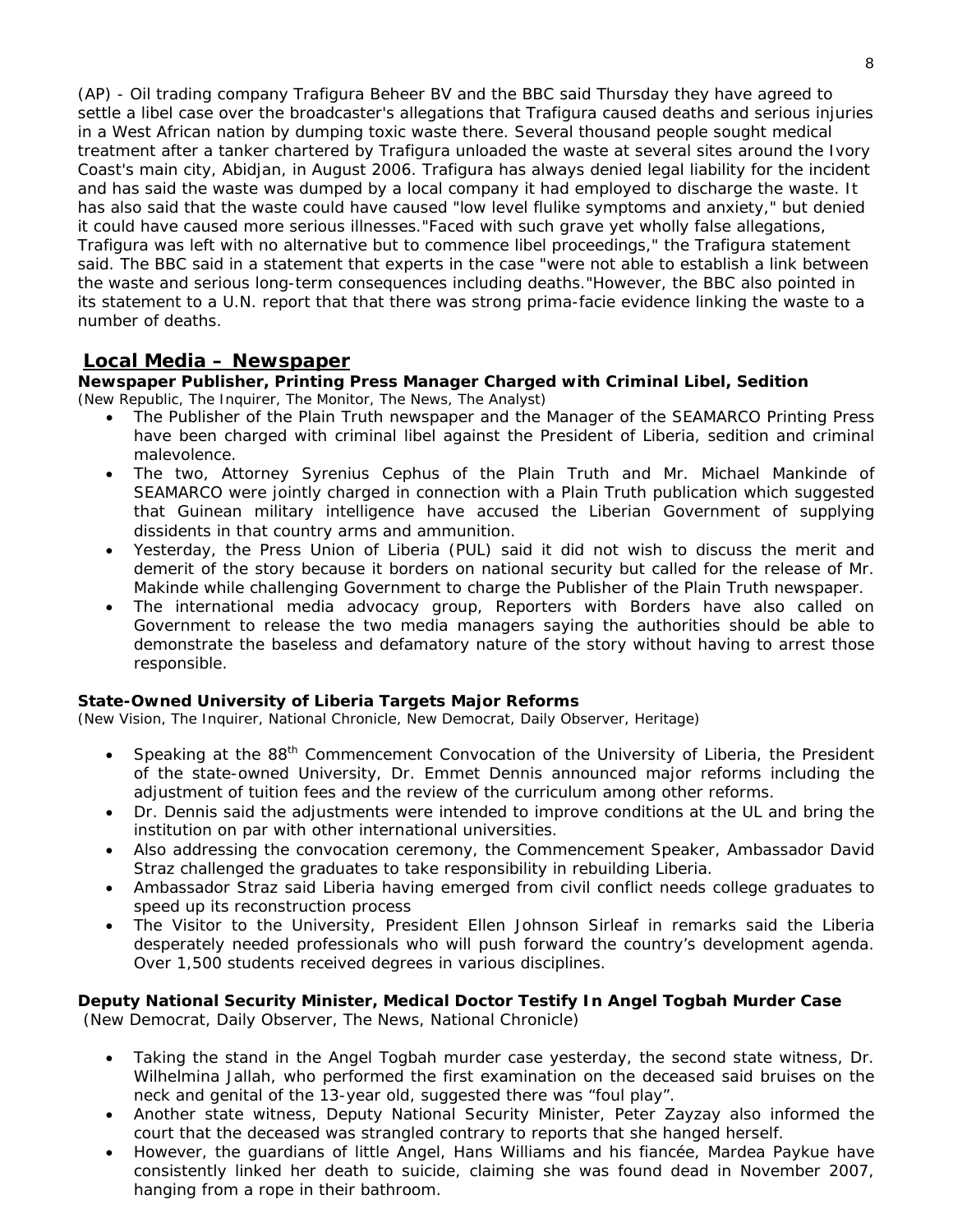• Despite claims that she hanged herself, the prosecution has maintained that the accused created the bathroom scene to hide the truth.

#### **International Companies Bid For Construction Of Free Port Pier**

(The Inquirer)

- The Management of the National Port Authority (NPA) says two reputable international port operators have tendered bids for the reconstruction of the port's cargo pier.
- The NPA named one of the bidders as APM Terminals, a global port operation company based in The Hague, Netherlands which operates 50 ports around the world nine of which are in Africa.
- The Management identified the other bidder as Ballore Group, a French-based company which operates in 42 African countries with over 50,000 employees.
- According to the NPA an estimated US\$100 million is being targeted for port reform.

#### **UNDP Donates Vehicles, Motorbikes to Police**

(New Democrat)

- The United Nations Development Programme (UNDP) has donated eight vehicles, 150 motor bikes and computers to the Liberia National Police (LNP) valued at over US\$300,000.
- The UNDP said the eight vehicles are part of a total of sixteen vehicles intended for the LNP.
- The UN agency said the remaining vehicles will be brought in January 2010.

#### **UNMIL Decorates Nepalese Formed Police, Military with Peacekeeping Medals**

(National Chronicle, New Democrat)

- The Special Representative of the Secretary-General, Ellen Margrethe Løj has decorated 239 Nepalese Formed Police and Military Peacekeepers serving in the UN Mission in Liberia with peacekeeping medals.
- Speaking at the medals ceremony, the UN Envoy praised the peacekeepers for their disciplined response to prison security, anti-robbery night operations, and crowd control in collaboration with the Liberia National Police.

#### **Defense Ministry Says Soldiers Adequately Catered For**

(Heritage, New Republic)

- Authorities of the Ministry of National Defense have criticized media reports that members of the new Armed Forces of Liberia (AFL) were facing starvation.
- According to the authorities all agreement entered into with the soldiers during their recruitment are being met.
- Meanwhile, the Ministry said the over 15,000 former soldiers of the Armed Forces of Liberia will be paid their salary arrears but did not say how many months or when they will be paid.
- In recent times, the former AFL soldiers have launched a media campaign pressing for Government to pay them five months salary areas ahead of the holiday season.

#### **Local Media – Star Radio** *(culled from website today at 09:00 am)*

**Newspaper Publisher, Printing Press Manager Charged And Jailed** 

 *(Also reported on Radio Veritas, Truth FM, Sky F.M., and ELBC)*

#### **Ambassador Straz Challenges Graduates**

- The Commencement Speaker at the 88<sup>th</sup> Commencement Convocation of the University of Liberia, Ambassador David Straz has challenged the graduates to take responsibility in rebuilding Liberia.
- Ambassador Straz said a country like Liberia that has emerged from civil conflict needs college graduates to speed up its reconstruction process
- He urged the more then one thousand five hundred graduates not to sit back but use their degrees and seek jobs that would be of meaning to the country.
- Also speaking, the Visitor to the University, President Ellen Johnson Sirleaf said support to tertiary education was competitive.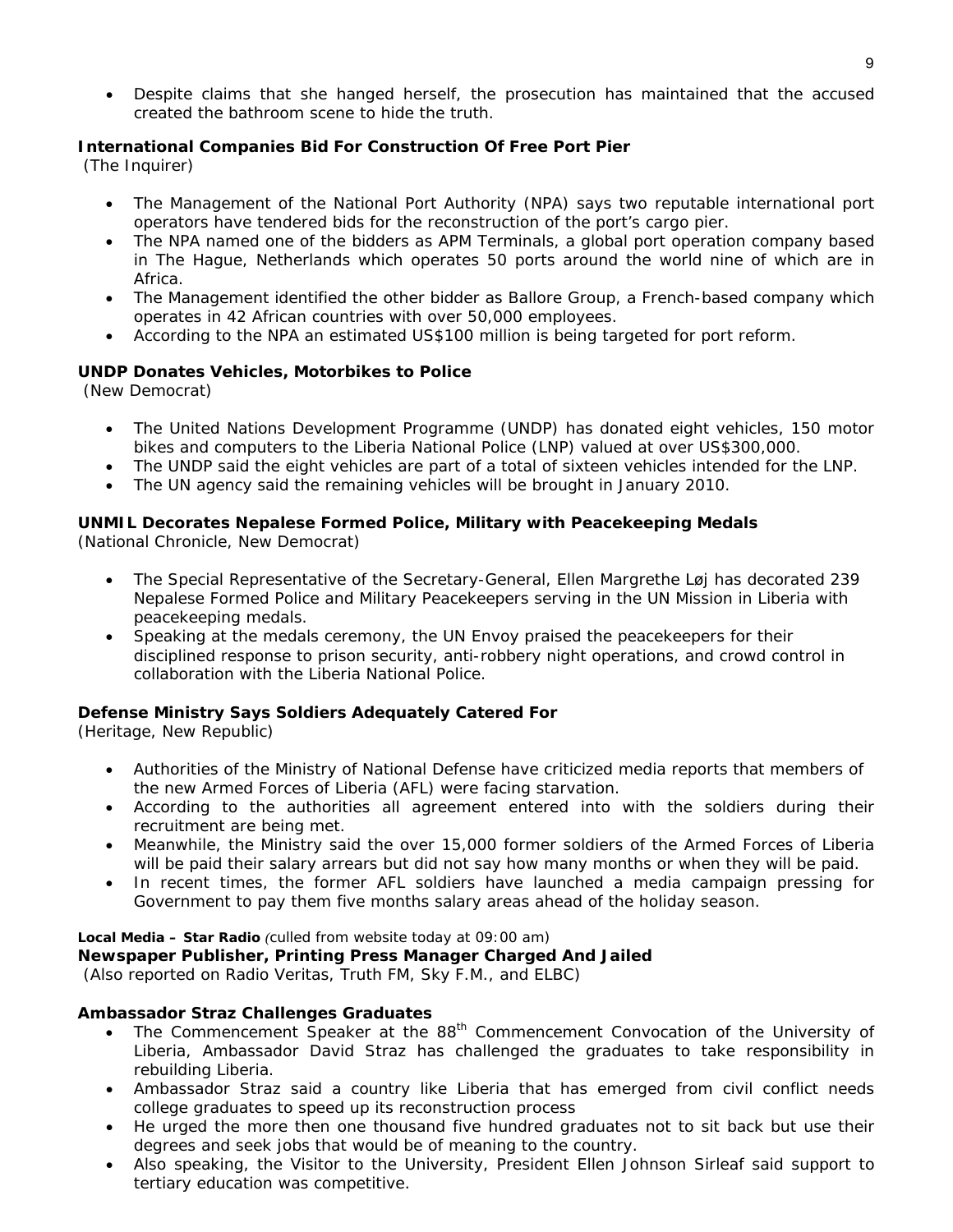- Meanwhile, University of Liberia President Dr. Emmet Dennis has announced major reforms for the university in the coming years.
- Dr. Dennis named the adjustment of tuition fees, the review of the UL curriculum and student accommodation among others as some the reforms.

*(Also reported on Truth FM, Sky F.M., and ELBC)*

#### **LISGIS Launches 2008 Final Census Report**

- The Liberia Institute of Statistics and Geo-Information Services (LISGIS) today officially launch the final report of the 2008 National Housing and Population Census today.
- The Minister of Planning and Economics Affairs, Amara Konneh launched the 324-page document which puts the total population of Liberia at 3.4 million.
- Meanwhile, LISGIS has announced the start of activities leading to the conduct of two major surveys in the country, Core Welfare Indicators Questionnaires' Survey and the Labor Force Survey.

*(Also reported on Truth FM, Sky F.M., and ELBC)*

#### **Four Murder Suspects Set Free**

- Four murder suspects have been released from the Monrovia Central Prison.
- Judge William Ware of Criminal Court A ordered the release of Emmanuel Seegar, Alexander Fleer, Evana Sherman and Michael Johnny last week.
- Three of the released people were detained in 2005 and one detained in 2006 on allegations of murder without indictment.
- Judge Ware ruling into the matter said the act was a gross violation of the rights of the accused.

#### **President Sirleaf Launches National Gender Policy**

- The Ministry of Gender and Development today launched the national gender policy of Liberia.
- The policy which was officially launched by President Ellen Johnson Sirleaf seeks to address

several issues critical to the development and advancement of gender in Liberia.

*(Also reported on Truth FM, Sky F.M., and ELBC)*

#### **Deputy National Security Minister, JFK Medical Doctor Testify In Angel Togbah Murder Case**

**International Companies Bid For Construction Of Free Port Pier** 

*(Also reported on Radio Veritas, Truth FM, Sky F.M., and ELBC)*

**Radio Veritas** *(News monitored today at 09:45 am)* **UNDP Donates To Police** 

\*\*\*\*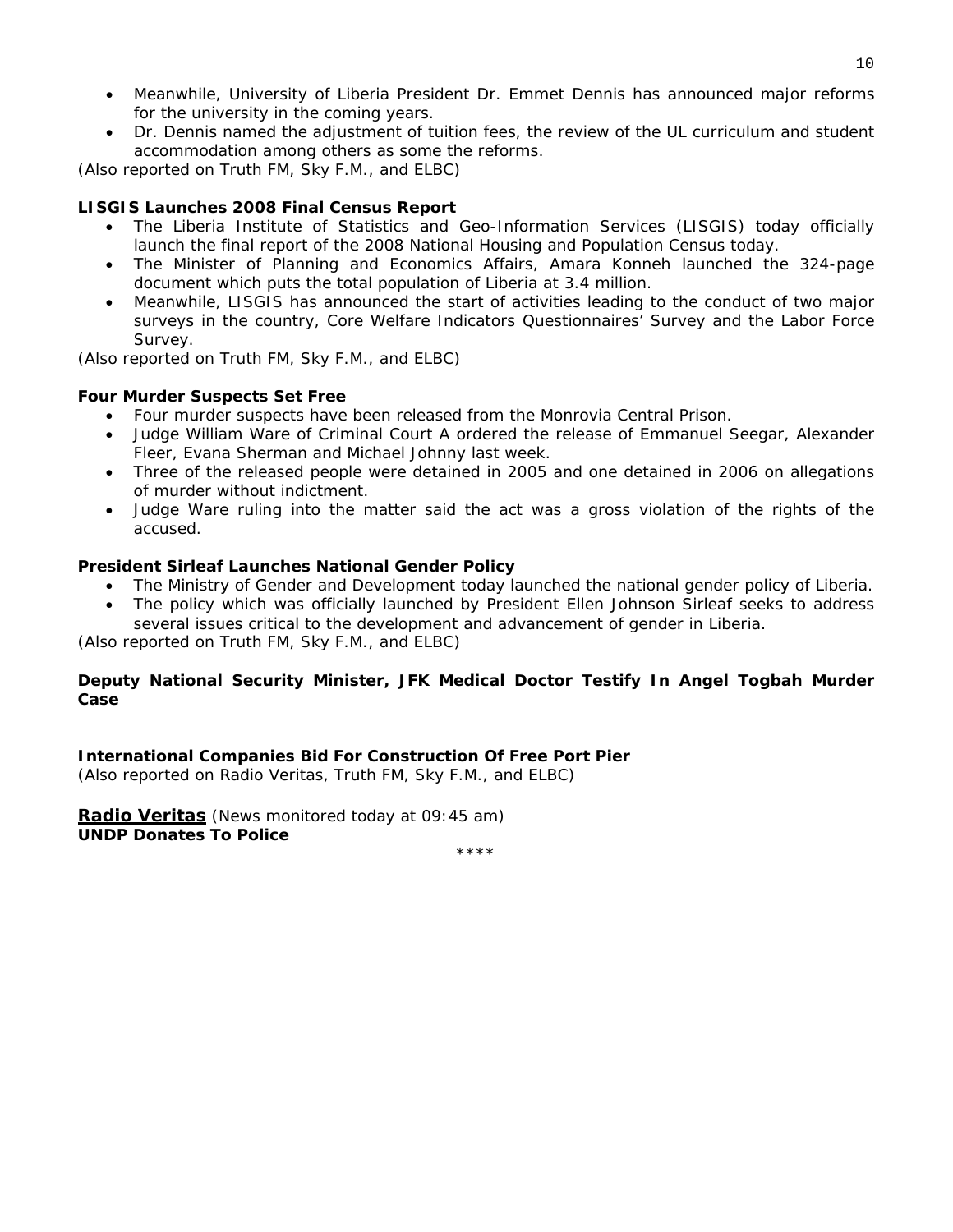### Radio Netherlands Worldwide Thursday, 17 December 2009

### **Iturians question ICC President**

#### By Hélène Michaud



*Bunia, Congo (Kinshasa)* 

It might seem like just another village m eeting, but the presence o f armed police at the

local parish hall suggests something serious is going on.

The residents of the village of Fataki have gathered to hear the President of the International Criminal Court, Judge Sang-Hyun Song, who is visiting the Democratic Republic of Congo this week for the first time.

#### **A native son**

This is Thomas Lubanga territory. The ICC highest official has come to explain why the ex-militia leader, born in a nearby village and considered a native son, is now standing trial for war crimes and crimes against humanity 6000 kilometers away in The Hague. The 250 residents, local leaders and representatives of local associations listen attentively as he outlines why the ICC was set up and how it works. He lists some of the crimes tried at the court under international law.

"It is illegal to target civilians with military force, .. .. to terrorise civilian populations, to rape women and girls, ... to forcefully recruit children under the age of 15 into an armed force and make them fight."

Lubanga is accused of enlisting and conscripting children under 15 years old and using them to participate actively in hostilities.

#### **Arduous listening**

The crackling of the microphones, the buzzing of the amplifier, and the necessary translations, first from English into French and then into local languages, make listening arduous. Nevertheless, the villagers listen closely, as the President, a former law professor, continues his calm presentation, carefully considering each word.

"I would like to stress that all of the accused persons are innocent until proven guilty. I am a judge. I have no opinion on the question of guilt or innocence at this time."

It is difficult to imagine that this idyllic village, surrounded by lush rolling hills, was also involved in the bloody inter-ethnic conflict that swept the Ituri district in northeastern DRC. Outside the red-brick village hall, which was once part of a Belgian mission, children carry bundles of freshly cut straw or play in the adjoining schoolyard. "The ICC? Never heard of it," say their teachers.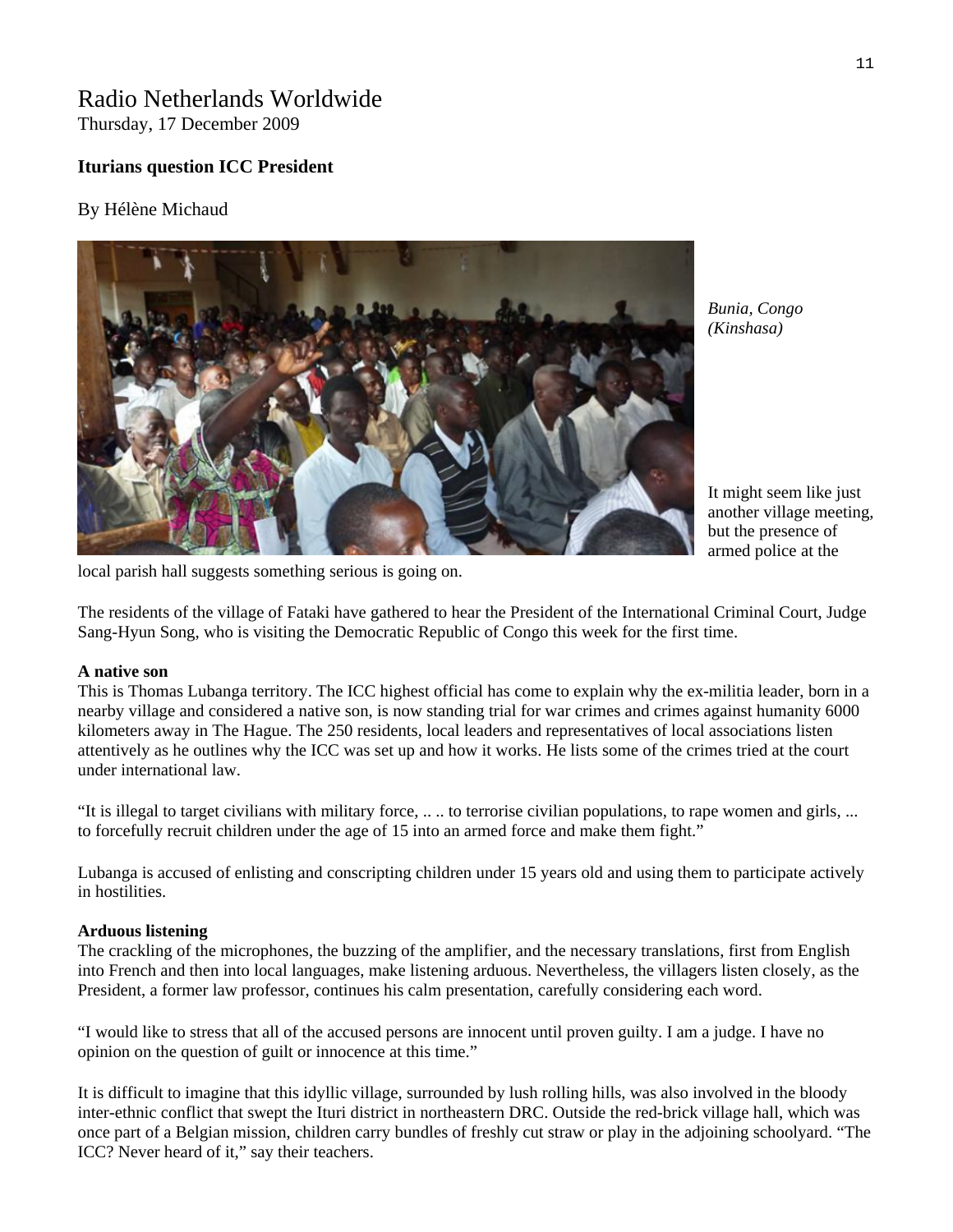One boy thinks it has something to do with "la guerre" – the war, which started in 1999.

#### **Tight security**

Although relative calm has returned to the region, small armed groups are still active, which explains the tight security surrounding the ICC President's two-day stay in Ituri district. Everone who enters the parish hall is searched; inside, armed bodyguards keep constant watch.

Since the arrests of three former Iturian warlords, local support for the ICC has been far from unanimous. The international institution was nicknamed the "Iturian Criminal Court", as Iturians felt they were being unfairly targeted. Local ICC staff and anyone else seen to be connected to the Court received threats.

The Court's efforts to win the minds of the population are starting to pay off. Although local outreach staff continue to keep a low profile, they say threats have disappeared as more people begin to understand the work of the ICC.

#### **Villagers' questions**

The President's visit is part of that effort. It is now his turn to listen to the villagers' questions.

*What is being done about rumors that false testimonies and pictures have been sent to The Hague?* 

*Answer:* I have full trust in the trial judges' watchful legal eyes to detect the truth or falsity of all these testimonies…

The man asking the question represents a local civil society. Initially he declined the invitation to attend the meeting, fearing he might be arrested.

*We see massive destruction in Israel on television: why is this not also addressed by the ICC?*

*Answer*: The ICC has never, never targeted only Africans. The Prosecutor is now making preliminary analysis on the situations for example in Afghanistan, Gaza, Columbia, and Georgia.

*Why are the (Western) countries that shipped arms to our region not being prosecuted? (Spontaneous applause in the audience)*

*Answer*: I'm not in any position of making any comment on this because it is exclusively the job of the Prosecutor to investigate or prosecute arms suppliers or not….

#### **Pleased with explanation**

The answers are clear and detailed, the tone is poised; the President must know that false rumours flare up easily in this part of the world. After the meeting, the civil society representative says that he is really pleased with the detailed explanations.

People in the community have the wrong impression. If the trial takes place the way he says, I think the people will be satisfied.

There is disappointment among those who would like to see the countries who flooded the region with arms prosecuted: "do we have arms factories here?"

One woman believes Thomas Lubanga will be freed. "We used to live here like brothers and sisters here, but outsiders came to ignite the conflict." As she watches the video images of the Lubanga trial, she says: "He doesn't look like a prisoner, I think he's being very well treated. Otherwise we would have left the meeting in tears. I hope he comes back soon."

While the assembly continues to watch the video of the trial, the President of the International Criminal Court and his entourage are escorted to a helicopter in a nearby field, the engine is already running.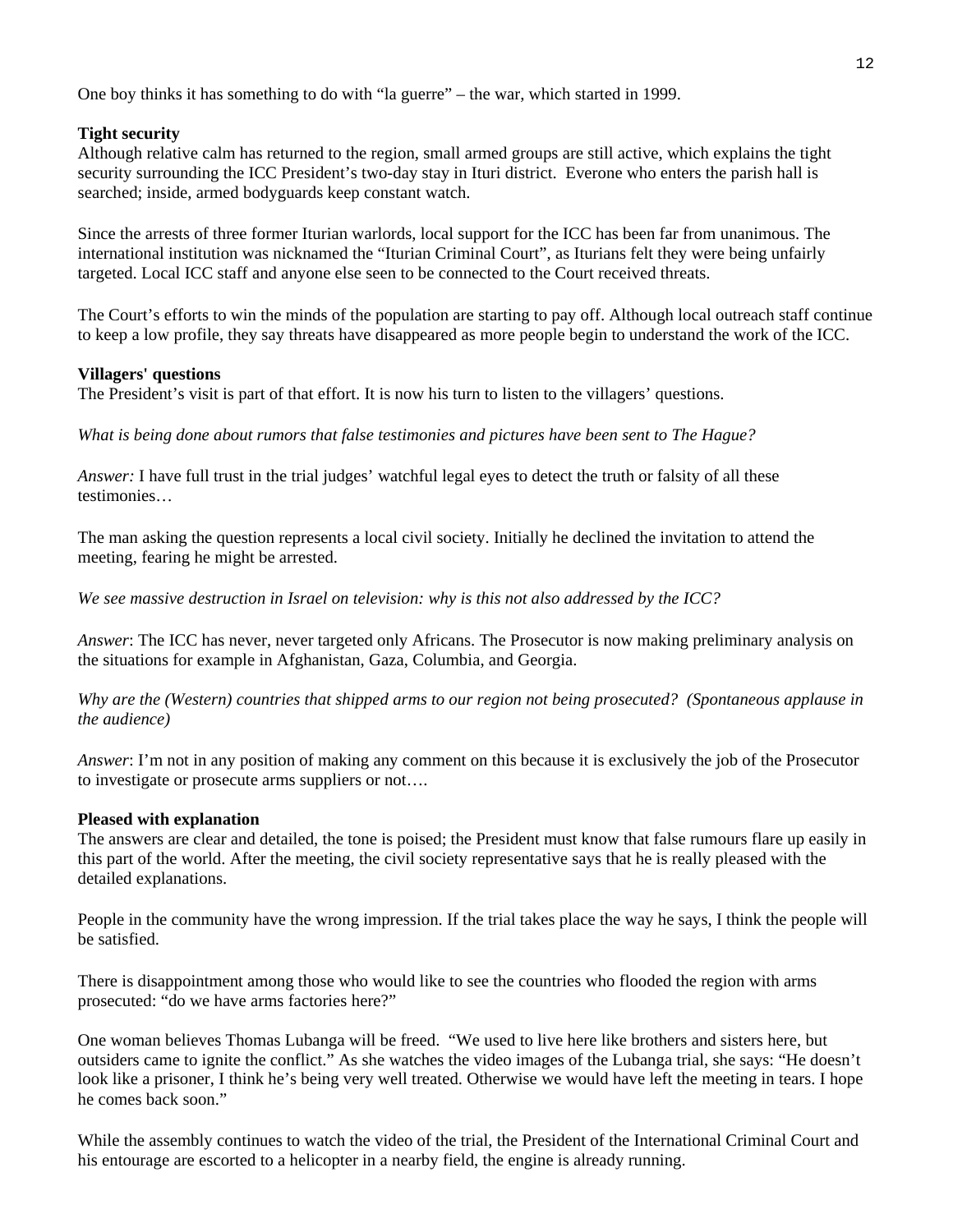# Agence France Presse

Friday, 18 December 2009

### **Rwanda tribunal's acquitted in limbo**

By International Justice Desk



*Arusha, Netherlands* 

They are known as the "tribunal ghosts". Half of the Rwandans acquitted by the Tanzania-based International Criminal Tribunal for Rwanda (ICTR) trying the 1994 genocide still haunt its

corridors in limbo, unwelcome at home or abroad.

Of the eight Rwandans acquitted so far by the ICTR, four - including a former minister cleared six years ago - have made it no further than the court's corridors. Two were cleared last month by the court.

#### **Trapped**

Although in theory free to leave, the court "ghosts" - all Hutus - are trapped in the north Tanzanian city of Arusha which hosts the tribunal, unable to return home to Rwanda for fear of reprisals and denied asylum abroad.

"We found solutions for four only, and that wasn't easy. France took in two, Switzerland and Belgium one each, but it took an arduous procedural struggle in Belgium," ICTR spokesman Roland Amoussouga said.

Belgium's highest judicial authority granted asylum in 2007 to Emmanuel Bagambiki, a former official from southwestern Rwanda, a year after turning down a first request from the court.

The four "ghost" acquittees "are still under the care of the tribunal and they haven't found a country willing to welcome them," said Amoussouga.

### **ICTR Library**

Nights are spent in a safe house provided by the ICTR in a leafy suburb of Arusha, and most days at the court itself. They pass the hours leafing through books and documents at the ICTR's library, or sitting in on court proceedings.

Six years after he was cleared, Rwanda's former transport minister Andre Ntagerura is there near every day, in a spotless dark suit and polished shoes.

"For three years, we were actually leading the lives of prisoners. All our time was spent in the safe house. We'd wake up, they'd bring us a meal, then we would just kill time and watch Tanzanian TV," he said.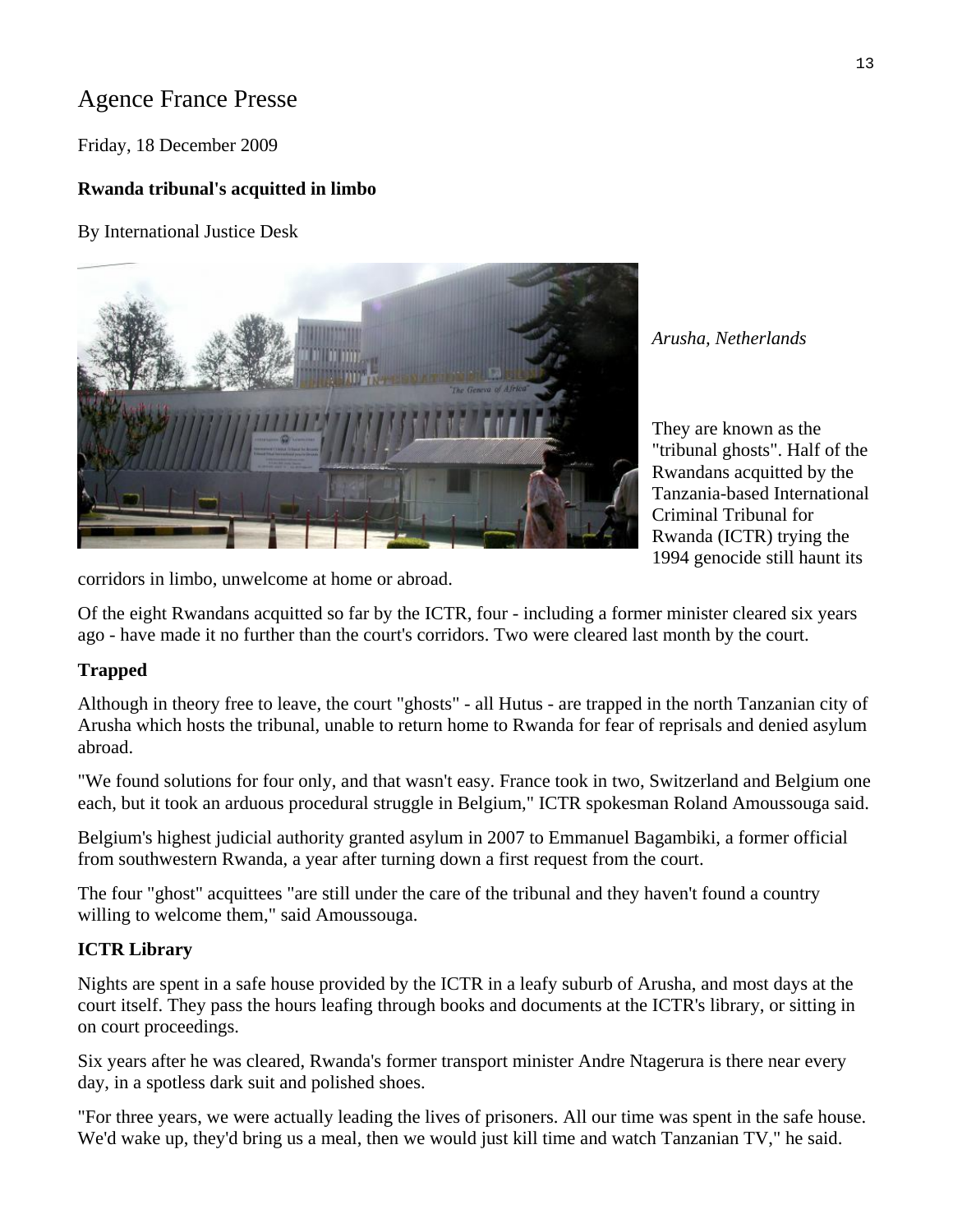"Since 2007, we've been allowed to visit the library. I split my days between here and the safe house." Ntagerura's Canadian lawyer, Philippe Larochelle, has worked tirelessly to find him a home, lobbying the authorities in Canada, where the former minister studied, although so far in vain.

"He spends seven or eight years in preventive custody, he's acquitted but then he spends another five years effectively locked up in a house in Arusha. It just doesn't make sense," the lawyer said. "The tribunal is not capable of ensuring the implementation of its own acquittal decisions," he charged.

### **Asylum**

Earlier this month, ICTR president Dennis Byron reiterated a call for foreign states to extend asylum to acquitted defendants. "It is of fundamental importance and in the interests of fair justice that member states are ready and prepared to accept the relocation of acquitted persons to their territory," he said.

The task of relocating cleared defendants is made harder by weak provisions in the tribunal statutes, which compel signatory states to hunt down suspects but mostly overlook the fate of those acquitted by the court.

"It gets you wondering if some consider this court was created only to sentence. Is it not to bring justice? If it is indeed to bring justice, this includes acquittal," Amoussouga said. "The fact that some members of the international community are only willing to recognise sentences and not acquittal undermines the foundations of the international justice system," he added.

In the meantime, Andre Ntagerura bides his time in Arusha, officially a free man but trapped at the scene of his trial, his only valid identification document an access pass to the ICTR.

(Source: AFP)